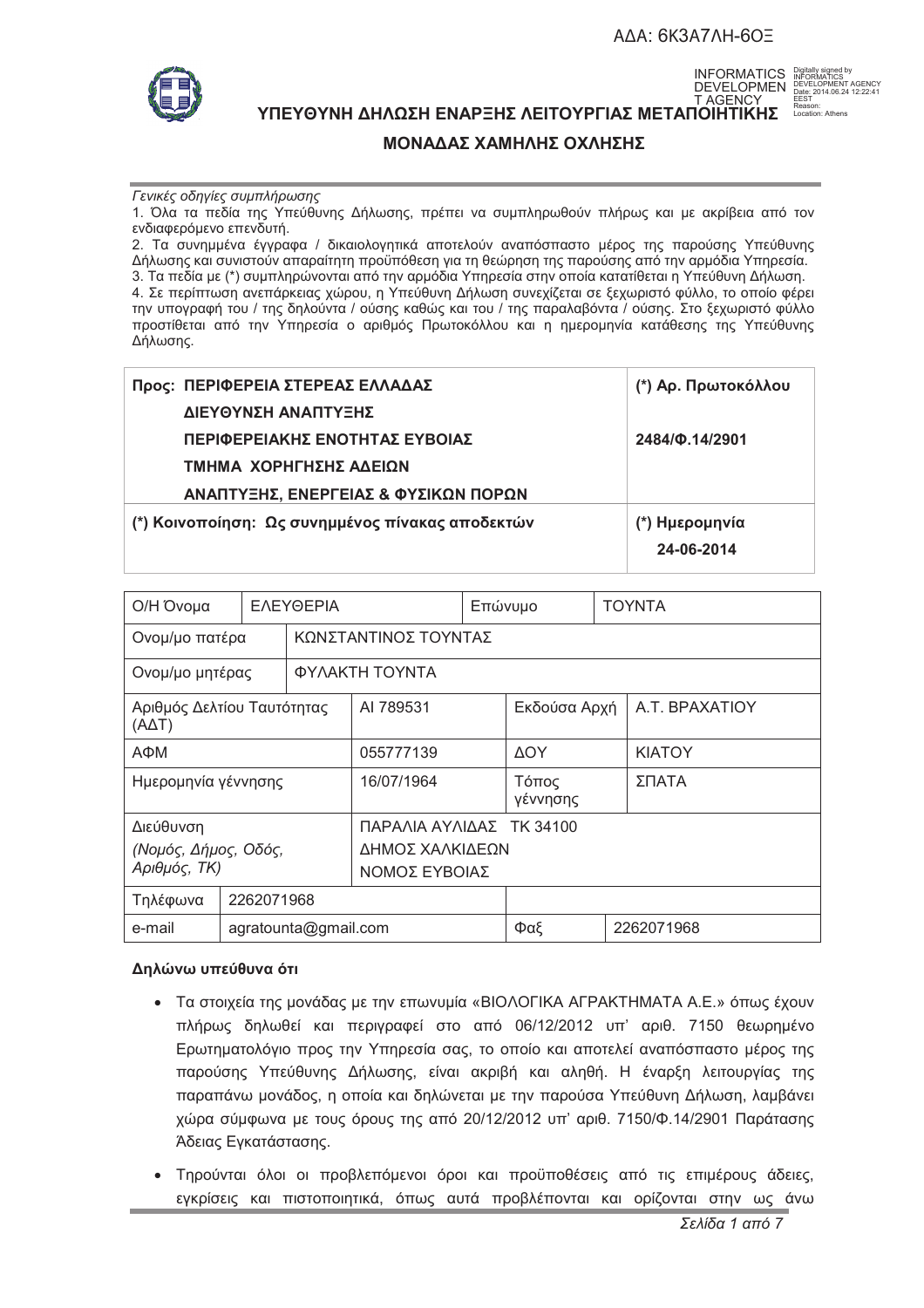# AΔA: 6K3A7ΛH-6ΟΞ

περιγραφείσα Άδεια Εγκατάστασης και τα οποία επισυνάπτονται και αποτελούν αναπόσπαστο μέρος της παρούσης Υπεύθυνης Δήλωσης, καθώς και οι Πρότυπες Περιβαλλοντικές Δεσμεύσεις (Π.Π.Δ.) οι αναφερόμενες στον πίνακα Ι που ακολουθεί και όπως αυτές αναλυτικά περιγράφονται στον πίνακα II που συνοδεύει την παρούσα / όροι της ΑΕΠΟ, η παράβαση των οποίων αποτελεί παράβαση της παρούσας.

Οι Π.Π.Δ. αποτελούν τις ελάχιστες υποχρεώσεις για την προστασία του περιβάλλοντος που οφείλει να τηρεί η εγκατάσταση και δεν καλύπτουν το σύνολο της υπόλοιπης νομοθεσίας που αφορά κάθε δραστηριότητα. Σε κάθε περίπτωση η εγκατάσταση οφείλει να τηρεί το σύνολο της περιβαλλοντικής νομοθεσίας.

| ΣΤΑΚΟΔ<br>2008 | Δραστηριότητα                                                             | Γενικές<br>Δεσμεύσεις                | Κανόνες<br>Υγιεινής &<br>Ασφάλειας | Θόρυβος    | Αέρια<br>Απόβλητα                                                         | Υγρά<br>Απόβλητα | Στερεά<br>Απόβλητα     | Ειδικές<br>Δεσμεύσεις |
|----------------|---------------------------------------------------------------------------|--------------------------------------|------------------------------------|------------|---------------------------------------------------------------------------|------------------|------------------------|-----------------------|
| 10.3           | Επεξεργασία και<br>συντήρηση<br>φρούτων και<br>λαχανικών                  | A1, A2, A3,<br>A4, A5, A6,<br>A7, A8 | B1, B2, B4                         | $\Gamma$ 1 | $\Delta$ 1, $\Delta$ 2, $\Delta$ 3,<br>$\Delta$ 4, $\Delta$ 5, $\Delta$ 6 | E1-3, E2-2       | Z1, Z2, Z3,<br>Z8, Z12 | H7                    |
| 52             | Αποθήκευση και<br>υποστηρικτικές<br>προς τη<br>μεταφορά<br>δραστηριότητες | A1, A2, A3,<br>A4, A5, A6,<br>A7, A8 | <b>B2, B4</b>                      | $\Gamma$ 1 | $\Delta$ 1, $\Delta$ 2, $\Delta$ 3,<br>$\Delta 5$                         | E1-3, E2-2       | Z1, Z12                | H <sub>11</sub>       |

#### $\Box$ INAKA $\Sigma$  I

• Αναφορικά με τη μονάδα που περιγράφεται ανωτέρω δεν έχω καταθέσει σε άλλη Αδειοδοτούσα Αρχή άλλη Υπεύθυνη Δήλωση για έναρξη λειτουργίας κατά τα οριζόμενα στο άρθρο 19 παρ. 3 Ν. 3982/2011.

Ως εκ τούτου και σε συνέχεια των ανωτέρω καταθέτω την παρούσα Υπεύθυνη Δήλωση για την έναρξη λειτουργίας της ως άνω περιγραφόμενης δραστηριότητας, σύμφωνα με τις ισχύουσες διατάξεις του Ν. 3982/2011, και της λοιπής ισχύουσας νομοθεσίας.

**Συνημμένα έγγραφα / δικαιολογητικά** (αναγράφονται τα δικαιολογητικά / έγγραφα τα οποία ορίζονται στην εκδοθείσα Άδεια Εγκατάστασης):

- 1. Παράβολο 150,00 € ( ETE No T:E 38076/11-04-2014).
- 2. Το από 06/12/2012 συμπληρωμένο ερωτηματολόγιο με αριθμό πρωτ. 7150.
- 3. Την με αριθ. πρωτ. 7150/Φ.14/2901/20-12-2012 «Παράταση άδειας Εγκατάστασης βιοτεχνίας επεξεργασίας, τυποποίησης και συσκευασίας αγροτικών προϊόντων της εταιρείας ΒΙΟΛΟΓΙΚΑ ΑΓΡΑΚΤΗΜΑΤΑ Α.Ε.».
- 4. Την με αριθ. πρωτ. 2484/18-03-2014 αίτηση με συνημμένα τα απαιτούμενα δικαιολογητικά για την έκδοση Άδειας Λειτουργίας.
- 5. Πιστοποιητικό Ενεργητικής Πυροπροστασίας : 3538/Φ.701.4/Φ.Α.Α.Μ.Π.Υ 1178/07-09-2012.
- 6. Την με αριθ. πρωτ. 1900/08-03-2012 Βεβαίωση Καταλληλότητας συσκευαστηρίου από την Δ/νση Αγροτικής Οικονομίας & Κτηνιατρικής Π.Ε. Εύβοιας.
- 7. Την με αριθ. 97/16-03-2010 οικοδομική άδεια με την 381/2013 αναθεώρησή της και της από 17/03/2014 θεώρησής της από την ΥΔΟΜ Δήμου Χαλκιδέων.
- 8. Βεβαίωση Δ.Ε.Υ.Α.Χ. με αριθ. πρωτ. 4147/24-07-2012 για αποδοχή υγρών αποβλήτων.
- 9. Την με αριθ. πρωτ. 14287/24-02-2014 Συναίνεση εισόδου εξόδου.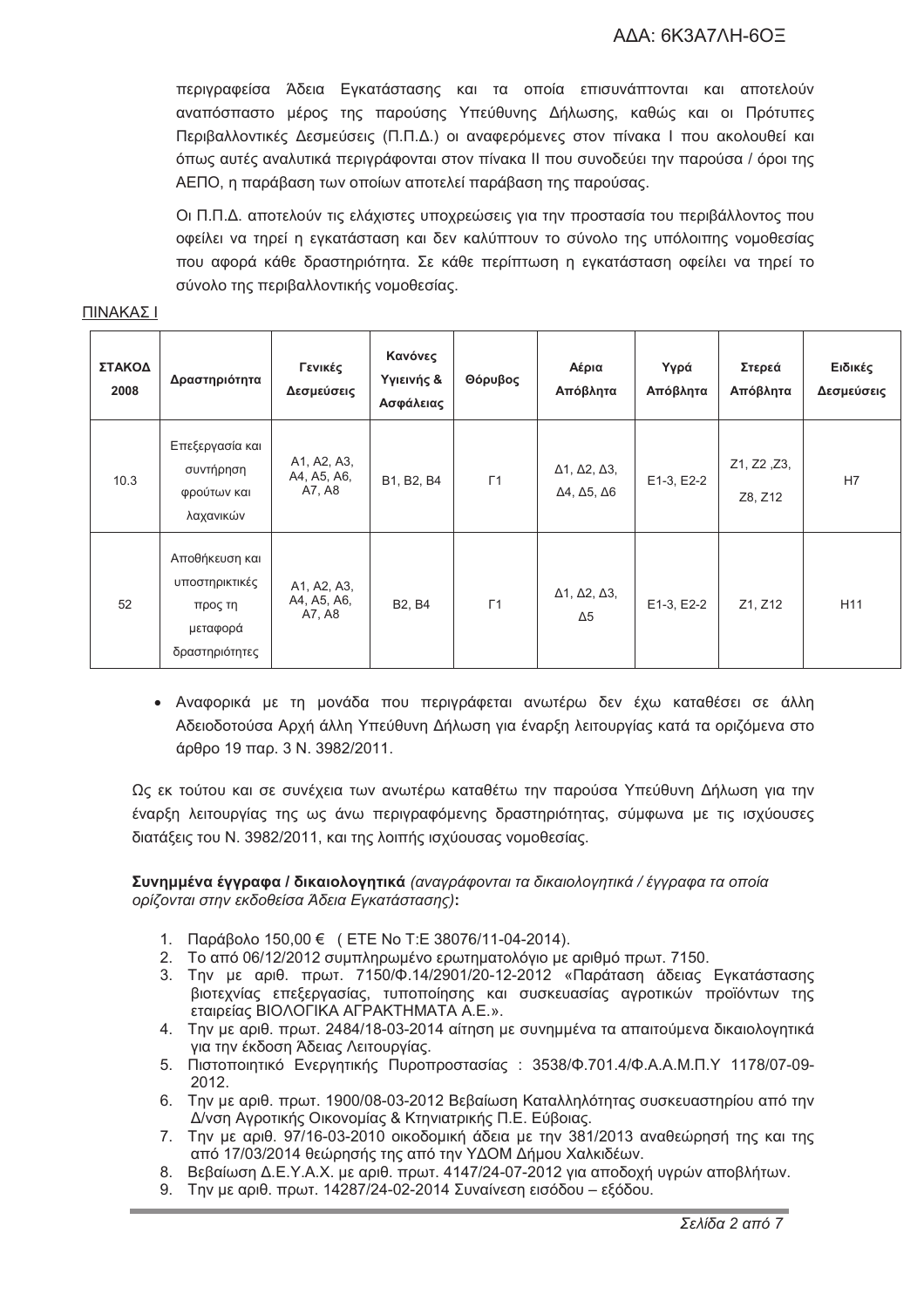- 10. Υπεύθυνη δήλωση μηχανικού ότι η εγκατάσταση έγινε σύμφωνα με την χορηγηθείσα άδεια ενκατάστασης κλπ.
- 11. Υπεύθυνη δήλωση φορέα για την ανάθεση της επίβλεψης λειτουργίας και συντήρησης της εγκατάστασης σε μηχανικό κατάλληλης ειδικότητας.
- 12. Υπεύθυνη δήλωση του μηχανικού για την ανάληψη της επίβλεψης.
- 13. Υπεύθυνη δήλωση του φορέα για το πόσους και ποιάς ειδικότητας τεχνικούς θα χρησιμοποιεί.

Με ατομική μου ευθύνη και γνωρίζοντας τις κυρώσεις που προβλέπονται από τον Νόμο 1599/1986, όπως εκάστοτε ισχύει, δηλώνω υπεύθυνα ότι η ως άνω Δήλωση στηρίζεται σε αληθή και ακριβή νενονότα.

Η ακρίβεια των στοιχείων που υποβάλλονται με αυτή τη Δήλωση μπορεί να ελεγχθεί με βάση το αρχείο άλλων υπηρεσιών, σύμφωνα με το άρθρο 8 παράνραφο 4 του Νόμου 1599/1986, όπως εκάστοτε ισχύει.

Με τη συμπλήρωση της παρούσας Υπεύθυνης Δήλωσης, ο δηλών / ούσα δηλώνει ότι αναλαμβάνει ατομική ευθύνη και ότι επίσης γνωρίζει τις κυρώσεις που προβλέπονται από τις διατάξεις της παραγράφου 6 του άρθρου 22 του Νόμου 1599/1986, σύμφωνα με τις οποίες «όποιος εν γνώσει του δηλώνει ψευδή γεγονότα ή αρνείται ή αποκρύπτει τα αληθινά με έγγραφη Υπεύθυνη Δήλωση του άρθρου 8 τιμωρείται με φυλάκιση τουλάχιστον τριών (3) μηνών. Εάν ο υπαίτιος αυτών των πράξεων σκόπευε να προσπορίσει στον εαυτόν του ή σε άλλον περιουσιακό όφελος βλάπτοντας τρίτον ή σκόπευε να βλάψει άλλον, τιμωρείται με κάθειρξη μέχρι δέκα (10) ετών».

Τέλος, σε περίπτωση υποβολής λανθασμένων, αναληθών, ή ανακριβών στοιχείων, ο / η υπαίτιος θα υποβάλλεται σε ολική ή μερική, προσωρινή ή οριστική, διακοπή της λειτουργίας της δραστηριότητάς του, καθώς και στις λοιπές κυρώσεις του άρθρου 29 του Ν.3982/2011. Η διακοπή λειτουργίας της εν λόγω δραστηριότητας θα πραγματοποιείται από τα όργανα της Περιφέρειας, με τη συνδρομή των αστυνομικών αρχών, σύμφωνα άλλωστε και με το ως άνω άρθρο.

Από την κατάθεση της παρούσας Υπεύθυνης Δήλωσης στην αρμόδια Υπηρεσία, καθίσταται δυνατή η έναρξη λειτουργίας της ως άνω περινραφόμενης δραστηριότητας.

Η παρούσα ισχύει νια αόριστο χρονικό διάστημα.

Ο / Η δηλών / ούσα

Θεωρήθηκε για το γνήσιο της υπονραφής

(Ημερομηνία & Υπογραφή)

ΘΕΩΡΗΘΗΚΕ ΑΠΟ ΤΗΝ ΥΠΗΡΕΣΙΑ Ημερομηνία: 24-06-2014  $M.E.\Pi.$ Ο Αν. Προϊστάμενος Δ/νσης Ανάπτυξης

Νικόλαος Πέππας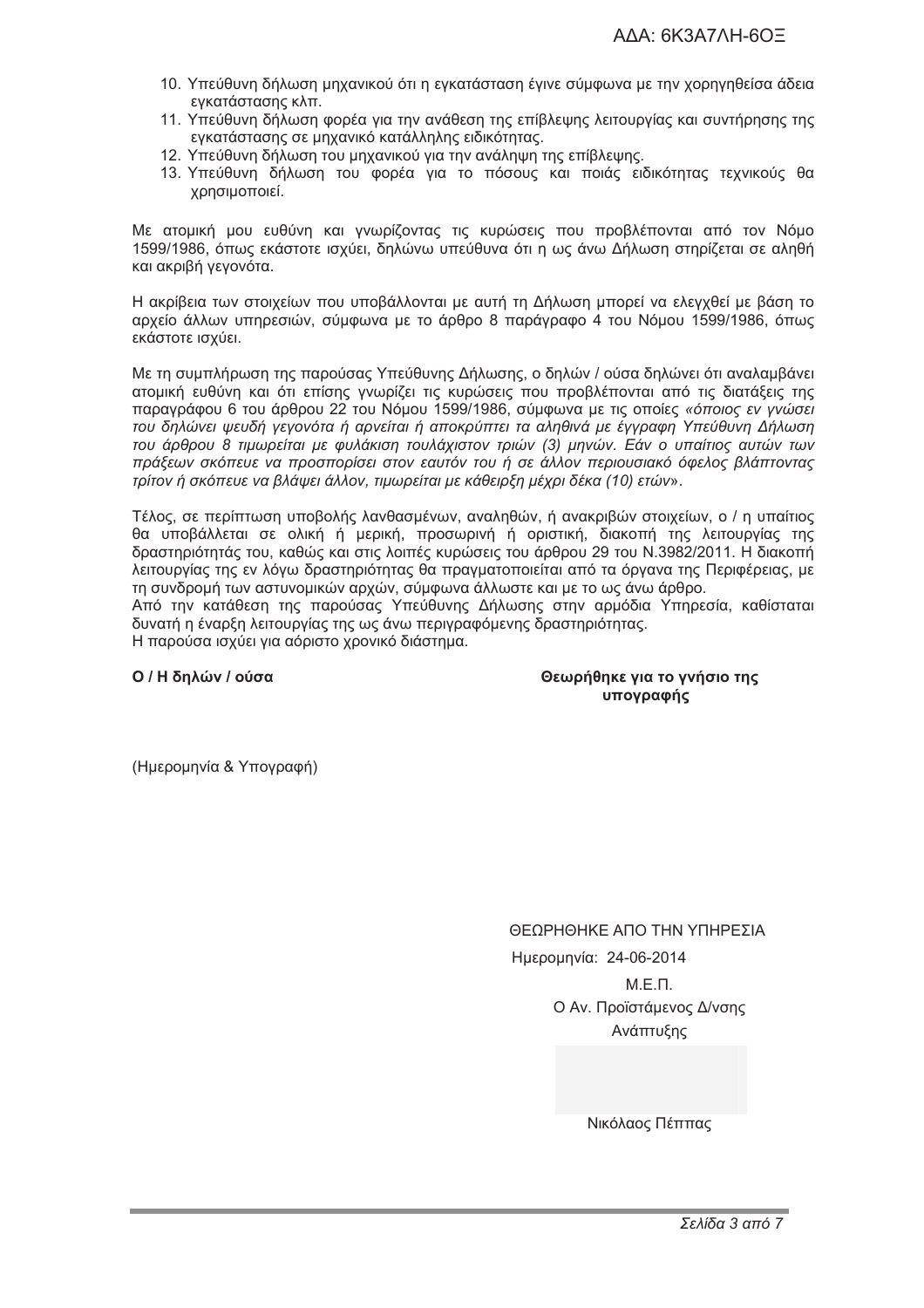# **KOINONOIHTEIT**

- 1. Υπουργείο Ανάπτυξης και Ανταγωνιστικότητας Γενική Γραμ. Βιομ. Ενέργ. Τεχνολογίας Γενική Δ/νση Υποστήριξης Βιομηχανιών Διεύθυνση Πληροφορικής - Τμήμα Γ' Πλ. Κάνιγγος Τ.Κ. 10181 Αθήνα
- 2. Υπουργείο Οικονομικών Γεν. Δ/νση Στατιστικών Ερευνών Δ/νση Στατιστικών Δευτερογενούς Τομέα Τμήμα Στατιστικών Μεταποίησης Έρευνας & Τεχνολογίας ΠΕΙΡΑΙΩΣ 46 & Επονιτών 18510 Πειραιάς Ταχ. Θυρ. 808470
- 3. Γενική Δ/νση Ανάπτυξης Δ/νση Βιομηχανίας Ενέργειας και Φυσικών Πόρων Αρκαδίου 8 - 35100 ΛΑΜΙΑ
- 4. ΔΗΜΟΣ Χαλκιδέων.
- 5. Τμήμα τεχνικής και Υγειονομικής Επιθεώρησης Εύβοιας. Βελισαρίου 2 34100 Χαλκίδα
- 6. Αστυνομικό Τμήμα Αυλίδας.
- 7. ΔΕΔΔΗΕ ΧΑΛΚΙΔΑΣ
- $8<sub>1</sub>$ «Βιολογικά Αγρακτήματα Α.Ε.»
- 9.  $\triangle$  O.Y  $\triangle$  AE AOHNON

## ΕΣΩΤΕΡΙΚΗ ΔΙΑΝΟΜΗ

Αρχείο Δ/νσης -Αρχείο τμήματος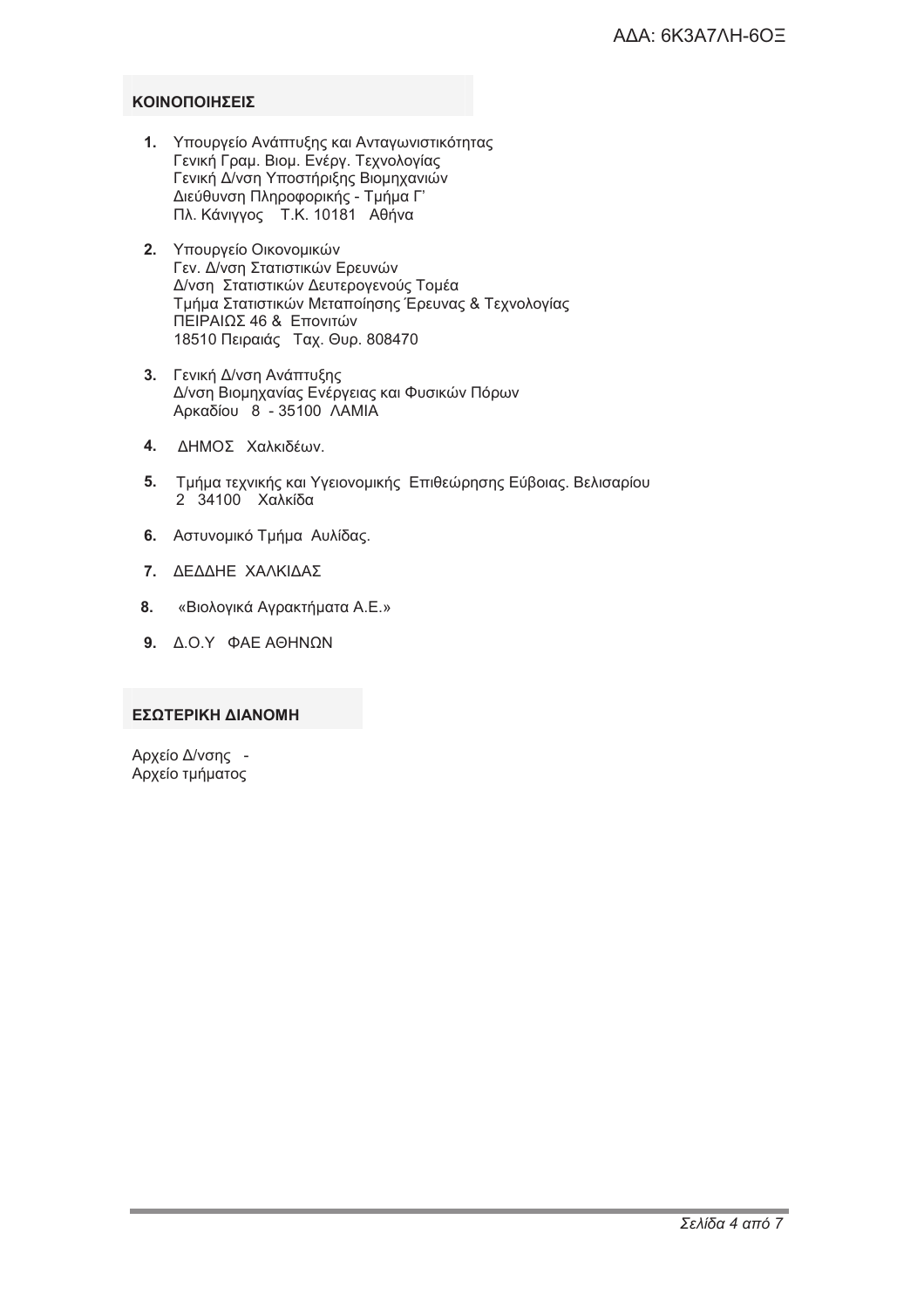#### <u>ΠΙΝΑΚΑΣ ΙΙ</u> : Πρότυπες Περιβαλλοντικές Δεσμεύσεις

(συνοδεύει την υπ' αριθ. **2484/Φ.14/2901/24-06-2014** Υπεύθυνη Δήλωση Έναρξης Λειτουργίας Μεταποιητικής Μονάδας Χαμηλής Όχλησης).

#### **Γενικές Δεσμεύσεις**

- **A1** Η υδροδότηση και η ηλεκτροδότηση της δραστηριότητας να γίνονται από νόμιμα αδειοδοτημένο φορέα ή να έχει τις απαραίτητες άδειες.
- **A2** Περιορισμός των τσιμεντοεπικαλύψεων του εδάφους στα απολύτως απαραίτητα για την διακίνηση των αυτοκινήτων ώστε να μην αλλοιωθεί ο ρυθμός απορρόφησης των όμβριων και να αποφευχθεί η πρόκληση δυσμενών για το περιβάλλον φαινόμενων, όπως λιμνάζοντα νερά κ.λπ.
- **Α3** Απαγόρευση χρήσης των ακάλυπτων και κοινόχρηστων χώρων για πάσης φύσεως εργασίες, ούτε για την αποθήκευση πρώτων υλών, προϊόντων και μηχανημάτων χωρίς άδεια. Οι χώροι αυτοί να διατηρούνται καθαροί και απαλλαγμένοι από διάσπαρτα υλικά και απόβλητα (στερεά ή υνρά).
- **Α4** Τήρηση των απαιτούμενων μέτρων πυρασφαλείας που προβλέπονται από τις σχετικές διατάξεις ήτις εγκεκριμένες μελέτες.
- **A5** Οι διάδρομοι κίνησης των οχημάτων να διαβρέχονται ανά τακτά χρονικά διαστήματα, κυρίως κατά τους καλοκαιρινούς μήνες, ώστε να περιορίζεται η έκλυση σκόνης και τα οχήματα βαρέως τύπου που μεταφέρουν υλικά να τα καλύπτουν με κατάλληλο ύφασμα για τη συγκράτηση της σκόνης.
- **A6** Απαγόρευση καύσης πάσης φύσεως αποβλήτων/ υλικών είτε υπαίθρια, είτε σε στεγασμένους χώρους.
- **A7** Ο φορέας υποχρεούται κατά το μήνα Φεβρουάριο κάθε έτους να διαβιβάζει υποχρεωτικά στην Αδειοδοτούσα Αρχή, Ετήσια Έκθεση Παραγωγού Αποβλήτων (ΕΕΠΑ) με στοιχεία για τα απόβλητα που παρήγαγε ή/και διαχειρίστηκε κατά τον προηγούμενο χρόνο. Η έκθεση πρέπει να αναφέρεται τόσο στα επικίνδυνα όσο και στα μη επικίνδυνα απόβλητα. Το προς συμπλήρωση έντυπο της ΕΕΠΑ ο φορέας μπορεί να το προμηθευτεί είτε από Αδειοδοτούσα Αρχή είτε από την ηλεκτρονική διεύθυνση http://www.ypeka.gr με βάση τις ΚΥΑ 13588/725/2006 (ΦΕΚ 383/Β), Κοινή Υπουργική Απόφαση 24944/1159/2006 (791/Β') και την Κοινή Υπουργική Απόφαση 50910/2727/2003 (ΦΕΚ 1909/Β') όπως εκάστοτε ισχύουν.
- **A8** Απαγορεύεται το μπάζωμα οποιουδήποτε ποταμού, χειμάρρου, ρέματος ή υγροβιότοπου.

# Κανόνες Υγιεινής & Ασφάλειας

- **Β1** Πιστή τήρηση των κανόνων υγιεινής και των Υγειονομικών Διατάξεων για την εν λόγω δραστηριότητα.
- **Β2** Να λαμβάνονται μέτρα για την ατομική υγιεινή και ασφάλεια των εργαζομένων για την προστασία τους κατά την διάρκεια της παραγωγικής διαδικασίας.
- **Β4** Εκπαίδευση εργαζομένων στην εφαρμογή των σχεδίων έκτακτης ανάγκης.

#### **2**2200000

**Γ1 (1)** Να τηρούνται τα όρια θορύβου που αναφέρονται στο Π.Δ. 1180/81 και οι λοιπές διατάξεις περί θορύβου.

Ειδικότερα, ο θόρυβος στα όρια του οικοπέδου δεν θα πρέπει να υπερβαίνει τα 55 dB.

#### **Αέρια Απόβλητα**

**Δ1** Οι σταθερές εστίες καύσης για τη θέρμανση χώρων και νερού να λειτουργούν με τα καύσιμα και τις προδιαγραφές που καθορίζονται από την Υπουργική Απόφαση 189533/11 (ΦΕΚ 2654/Β') όπως ισχύει.

Ενδεικτικά αναφέρεται ότι θα πρέπει να τηρείται θεωρημένο βιβλίο–Μητρώο, όπου καταγράφονται οι συντηρήσεις του καυστήρα.

- **Δ2** Τακτικός καθαρισμός και ρύθμιση των καυστήρων, αγωγών καπναερίων (εστία, καπνοδόχος κλπ.) σε συνδυασμό με τακτικές μετρήσεις από αδειούχο συντηρητή, σύμφωνα με την Υπουρνική Απόφαση 189533/11 (ΦΕΚ 2654/Β'/2011).
- **Δ3** Η απαγωγή των καυσαερίων να γίνεται σύμφωνα με το άρθρο 107 του Γ.Ο.Κ., όπως ισχύει, και σε ύψος που να μην δημιουργεί προβλήματα στο περιβάλλον.
- **Δ4** Για τα αέρια απόβλητα που προκύπτουν από τη λειτουργία βιομηχανικών λεβήτων, ατμογενητριών, ελαιοθέρμων και αεροθέρμων με καύσιμο μαζούτ (περιεκτικότητας σε θείο έως 1% − βάσει της με Α.Π. 284/2007 Κοινή Υπουργική Απόφαση (ΦΕΚ 1736/Β'/2007)), ντήζελ ή αέριο να τηρούνται τα όρια εκπομπών που καθορίζονται στην Κοινή Υπουρνική Απόφαση 11294/1993 (ΦΕΚ 264/Β'/1993) όπως ισχύει και να τηρούνται τα απαραίτητα αρχεία συντήρησης.
- **Δ5** Να τηρούνται τα όρια του Π.Δ. 1180/81 (ΦΕΚ−293 Α') για τις εκπομπές αερίων αποβλήτων.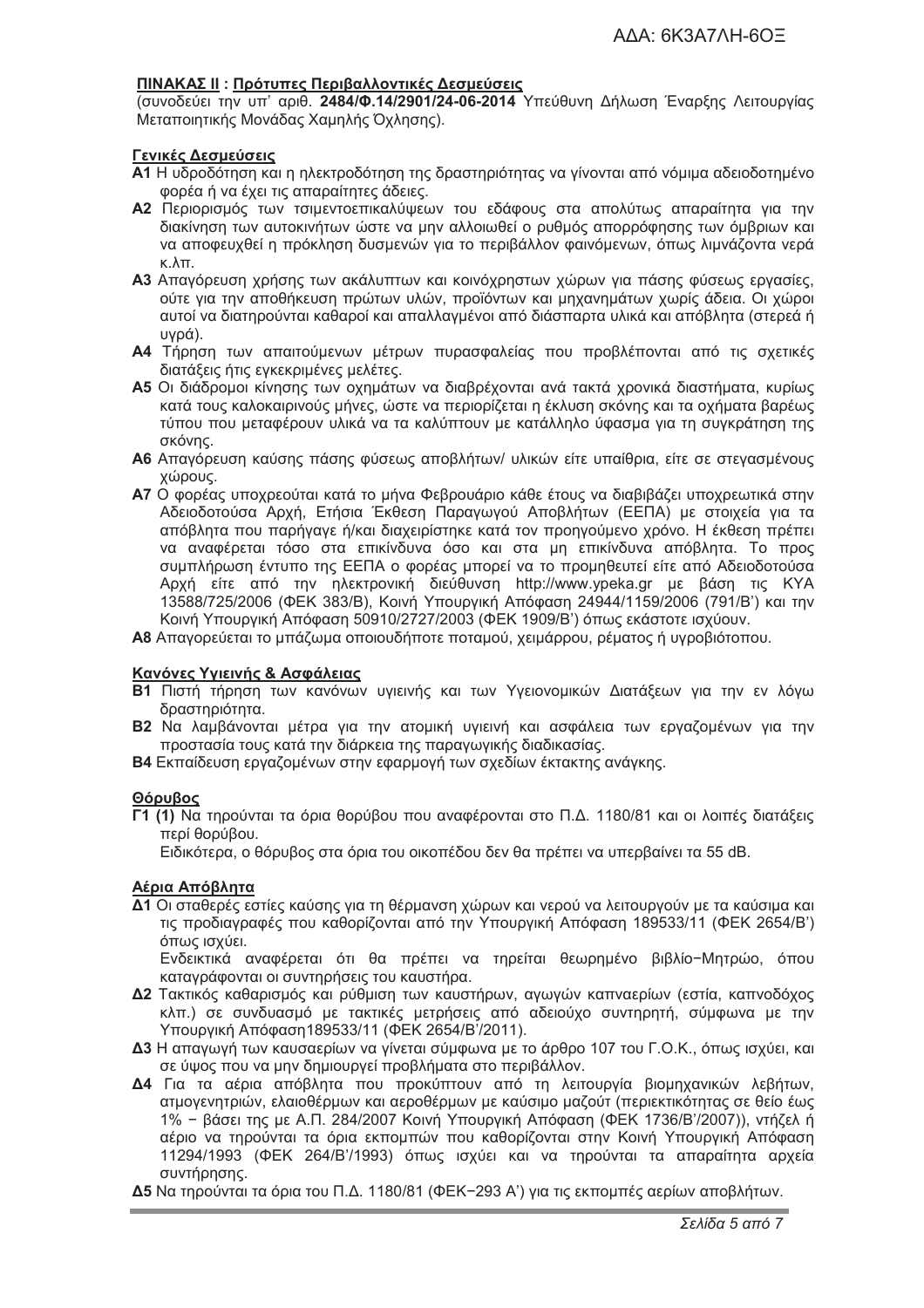Δ6 Να λαμβάνονται όλα τα απαραίτητα μέτρα νια την αποφυνή της έκλυσης δυσάρεστων οσμών.

# Υνρά Απόβλητα

- Ε1-3 Τα αστικά λύματα από τους χώρους υνιεινής της ενκατάστασης να διοχετεύονται σε στενανό βόθρο.
- Ε2-2 Τα υγρά απόβλητα της παραγωγικής διαδικασίας, όπως τα νερά έκπλυσης των παραγωγικών μηχανημάτων να διοχετεύονται στο δίκτυο αποχέτευσης μετά από σχετική άδεια ή να οδηγούνται σε στεγανό βόθρο, εφόσον έχει εξασφαλιστεί η τελική διάθεσή τους σε νομίμως λειτουργούντα φορέα.

# Στερεά Απόβλητα

- Ζ1 Τα αστικά απορρίμματα που παράγονται να συλλέγονται καθημερινά και να απομακρύνονται σε τακτά διαστήματα από τους κατάλληλους φορείς.
- Ζ2 Η διαχείριση των μη επικίνδυνων στερεών αποβλήτων να γίνεται σύμφωνα με τις διατάξεις της Κοινής Υπουργικής Απόφασης 50910/2727/03 (ΦΕΚ 1909/Β'/2003) όπως ισχύει και τον Ν. 4042/2012 (ΦΕΚ 24/Α'/2012). Όλα τα μη επικίνδυνα στερεά απόβλητα, που αποθηκεύονται προσωρινά, να παραδίδονται σε φορέα/εργολάβο, ο οποίος πρέπει να διαθέτει άδεια συλλογής και μεταφοράς μη επικίνδυνων αποβλήτων και σύμβαση με τον τελικό αποδέκτη των αποβλήτων. Εφόσον τα απόβλητα παραδίδονται προς διάθεση ή αξιοποίηση (εργασία D ή R) εντός της χώρας, η απόφαση Έγκρισης Περιβαλλοντικών Όρων του τελικού αποδέκτη να επιτρέπει την παραλαβή των εν λόνω αποβλήτων στην ενκατάστασή του. Να τηρούνται τα σχετικά παραστατικά στο αρχείο της εταιρείας.
- Ζ3 Η διαχείριση των ρευμάτων αποβλήτων, τα οποία εμπίπτουν στο πεδίο εφαρμογής του Ν. 2939/01 (ΦΕΚ 179/Α'/2001), όπως ισχύει, να γίνεται σύμφωνα με τις διατάξεις του παραπάνω νόμου και του αντίστοιχου για κάθε ρεύμα Προεδρικού Διατάγματος ή Κοινής Υπουργικής Απόφασης. Ειδικότερα:

• Οι συσκευασίες διαφόρων υλικών που χρησιμοποιούνται κατά τη λειτουργία της μονάδας, να παραδίδονται σε κατάλληλα αδειοδοτημένο συλλέκτη προς περαιτέρω αξιοποίηση σε εγκεκριμένη εγκατάσταση Σε περίπτωση που η εταιρία εισάγει πλήρεις συσκευασίες πρώτων ή βοηθητικών υλών είναι υπόχρεος διαχειριστής αναφορικά με τις συσκευασίες αυτές. Ως εκ τούτου θα πρέπει να συμβληθεί με εγκεκριμένο σύστημα εναλλακτικής διαχείρισης. Η ίδια υποχρέωση ισχύει για τις συσκευασίες των προϊόντων που διαθέτει στην αγορά.

• Η συλλογή των προς απόσυρση ειδών ηλεκτρικού και ηλεκτρονικού εξοπλισμού, των χρησιμοποιημένων ηλεκτρικών στηλών και συσσωρευτών και των μεταχειρισμένων ελαστικών οχημάτων να γίνεται μέσω εγκεκριμένων συστημάτων εναλλακτικής διαχείρισης, σύμφωνα με τις διατάξεις αντίστοιχα των Π.Δ. 117/04 (ΦΕΚ 82/Α') όπως τροποποιήθηκε με το Π.Δ. 15/06 (ΦΕΚ 12/Α') και Π.Δ. 109/04 (ΦΕΚ 75/Α) καθώς και της Κοινής Υπουργικής Απόφασης 41624/2057/Ε103/10 (ΦΕΚ 1625/Β') όπως ισχύουν.

• Τα Απόβλητα Λιπαντικών Ελαίων (ΑΛΕ) από τη συντήρηση και επισκευή του Η/Μ εξοπλισμού του εργοστασίου ή και των οχημάτων της εταιρείας (σε περίπτωση που η αλλαγή λιπαντικών λαδιών αυτών γίνεται εντός του εργοστασίου) να αποθηκεύονται προσωρινά σε στεγανά δοχεία με καπάκι ασφαλείας, τα οποία να φυλάσσονται εντός του γηπέδου του εργοστασίου, σύμφωνα με τα προβλεπόμενα στην Κοινή Υπουργική Απόφαση Η.Π. 24944/1159/06 (ΦΕΚ 791/Β') όπως ισχύει και περιοδικά να παραδίδονται, μέσω κατάλληλα αδειοδοτημένου συλλέκτη, σε εγκεκριμένο σύστημα εναλλακτικής διαχείρισης προς περαιτέρω επεξεργασία, με προτεραιότητα την αναγέννησή τους. Η διαχείρισή τους να γίνεται σύμφωνα με το Π.Δ. 82/2004 (ΦΕΚ 64/Α) όπως ισχύει.

• Η διαχείριση των ΟΤΚΖ θα πρέπει να νίνεται σύμφωνα με όσα προβλέπονται στο ΠΔ 116/04 (ФЕК 81/А').

• Η διαχείριση τω αποβλήτων από εκσκαφές, κατασκευές και κατεδαφίσεις (ΑΕΚΚ) να γίνεται σύμφωνα με όσα προβλέπονται από την Κοινή Υπουρνική Απόφαση 36259/1757/Ε103 (ΦΕΚ 1312/Β'/2010) όπως ισχύει.

Ζ8 Τα στερεά απόβλητα της παραγωγικής διαδικασίας θα διατίθενται ως εξής:

• Τα φύλλα από την διαλογή των ελιών μπορούν να διατίθενται για χρήση ως ζωοτροφή, για την παραγωγή φυτοχώματος (compost), για την παραγωγή καύσιμης ύλης ή για άλλη εναλλακτική διαχείριση.

• Οι ελαιοπυρήνες διατίθενται σε πυρηνελαιουρνία.

• Η ιλύς από τον πυθμένα των εδαφοδεξαμενών διατίθεται ως βελτιωτικό εδάφους κατόπιν αναμόχλευσης, εφόσον αφυδατωθεί σε κλίνες ξήρανσης ή με εναλλακτικούς τρόπους διαγείρισης.

• Η τέφρα που προκύπτει από την καύση του πυρηνόξυλου συλλέγεται και διατίθεται με τα αστικά απορρίμματα της μονάδας, είτε να διατίθεται για τη λίπανση των εδαφών, σύμφωνα με την ισχύουσα νομοθεσία.